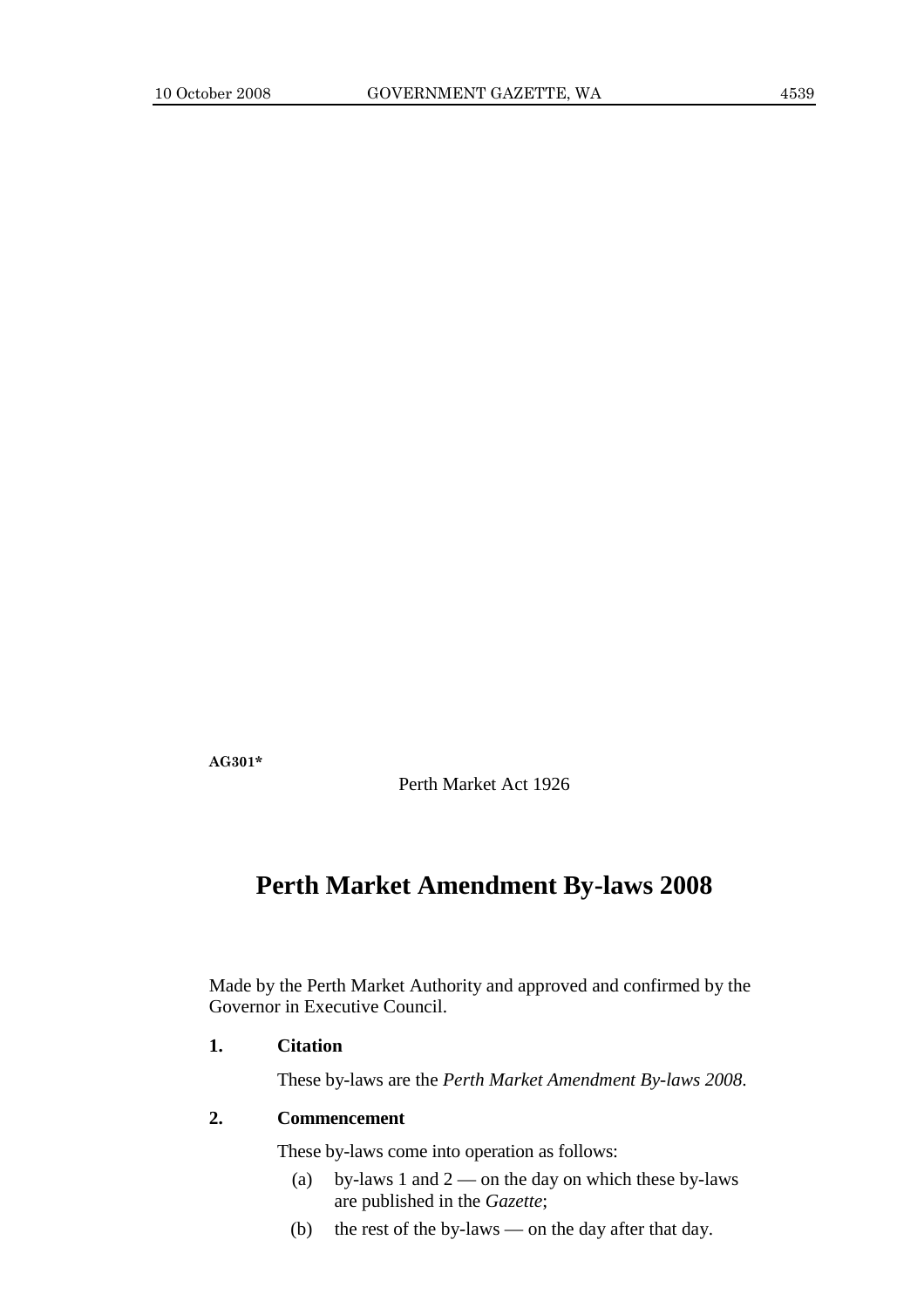#### **3. The by-laws amended**

 The amendments in these by-laws are to the *Perth Market By-laws 1990*.

#### **4. By-laws 10A and 10B inserted**

After by-law 9 the following by-laws are inserted —

 $\epsilon$ 

#### **10A. Access cards**

- (1) The Authority may issue access cards to occupiers and to other persons who wish to enter the public market for or in connection with a lawful purpose connected with the public market.
- (2) The Authority may cancel an access card issued to a person under sub-by-law (1) if the person —
	- (a) has contravened a provision of the Act or these by-laws; or
	- (b) in the opinion of the Authority, is not a suitable person or a fit and proper person to hold an access card.
- (3) The cancellation of an access card has effect when the holder is given written notice of the cancellation, or on any later date stated in that notice.

### **10B. When persons may enter or remain in the public market**

- (1) A person must not enter or remain in the public market unless the person —
	- (a) holds an access card issued under by-law 10A; or
	- (b) has the prior consent of the Authority to do so,

 other than at a time when this sub-bylaw does not apply, in accordance with a notice referred to in sub-bylaw (2).

Penalty: \$400.

- (2) The Authority may by notice erected in a conspicuous place in the public market, notify the public of the times during which sub-bylaw (1) does not apply.
- (3) A person in, or who wishes to enter, the public market and who holds an access card must, at the request of an inspector, produce the card for inspection by the inspector, other than at a time when sub-bylaw (1) does not apply, in accordance with a notice referred to in sub-bylaw (2).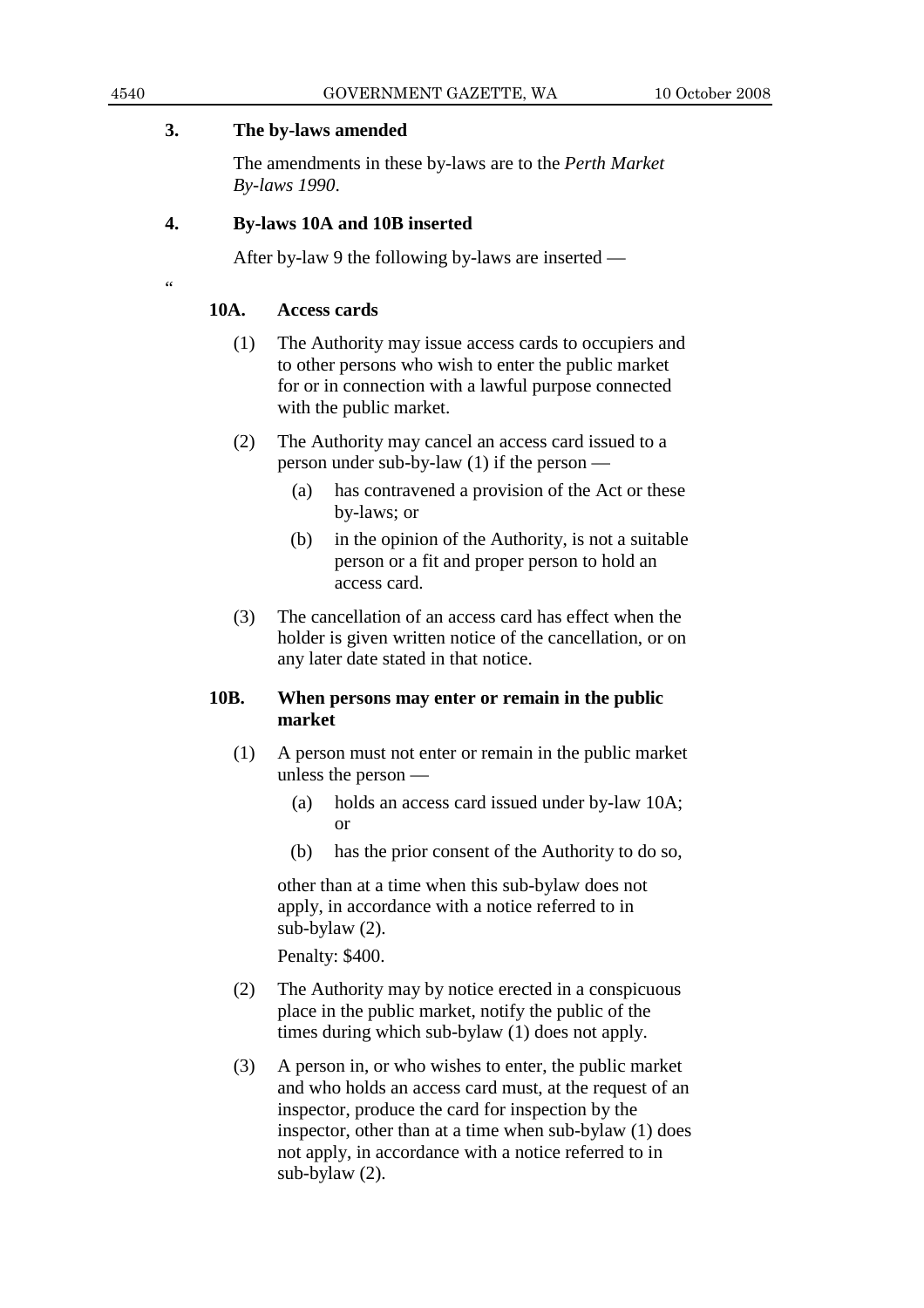$\epsilon$ 

 (4) A person who fails to comply with the request of an inspector under sub-bylaw (3) commits an offence. Penalty: \$400.

#### **5. By-law 13A inserted**

After by-law 12 the following by-law is inserted —

#### **13A. High visibility clothing to be worn in certain areas of the market**

- (1) The Authority may from time to time provide that high visibility clothing is to be worn in an area of the public market indicated by a notice erected in or adjacent to that area by the Authority.
- (2) While in any area of the public market referred to in sub-bylaw (1) a person must wear high visibility clothing that conforms with Australian/New Zealand Standard 4602-1999 "High Visibility Safety Garments" published by Standards Australia and Standards New Zealand.

Penalty: \$400.

 (3) An occupier must ensure that each of his or her employees complies with sub-bylaw (2). Penalty: \$400.

#### **6. Part 4 Division 1 heading deleted**

The heading to Part 4 Division 1 is deleted.

#### **7. By-laws 29 to 32 repealed**

By-laws 29 to 32 are repealed.

### **8. Part 4 Division 2 repealed**

Part 4 Division 2 is repealed.

#### **9. By-laws 36A and 36B inserted**

After by-law 35 the following by-laws are inserted —

 $\alpha$ 

#### **36A. Licensing of vehicle drivers and control of vehicles generally**

- (1) A person must not drive a vehicle in the public market —
	- (a) without due care and attention; and
	- (b) in a manner which, having regard to all of the circumstances, is dangerous to any person.

".

".